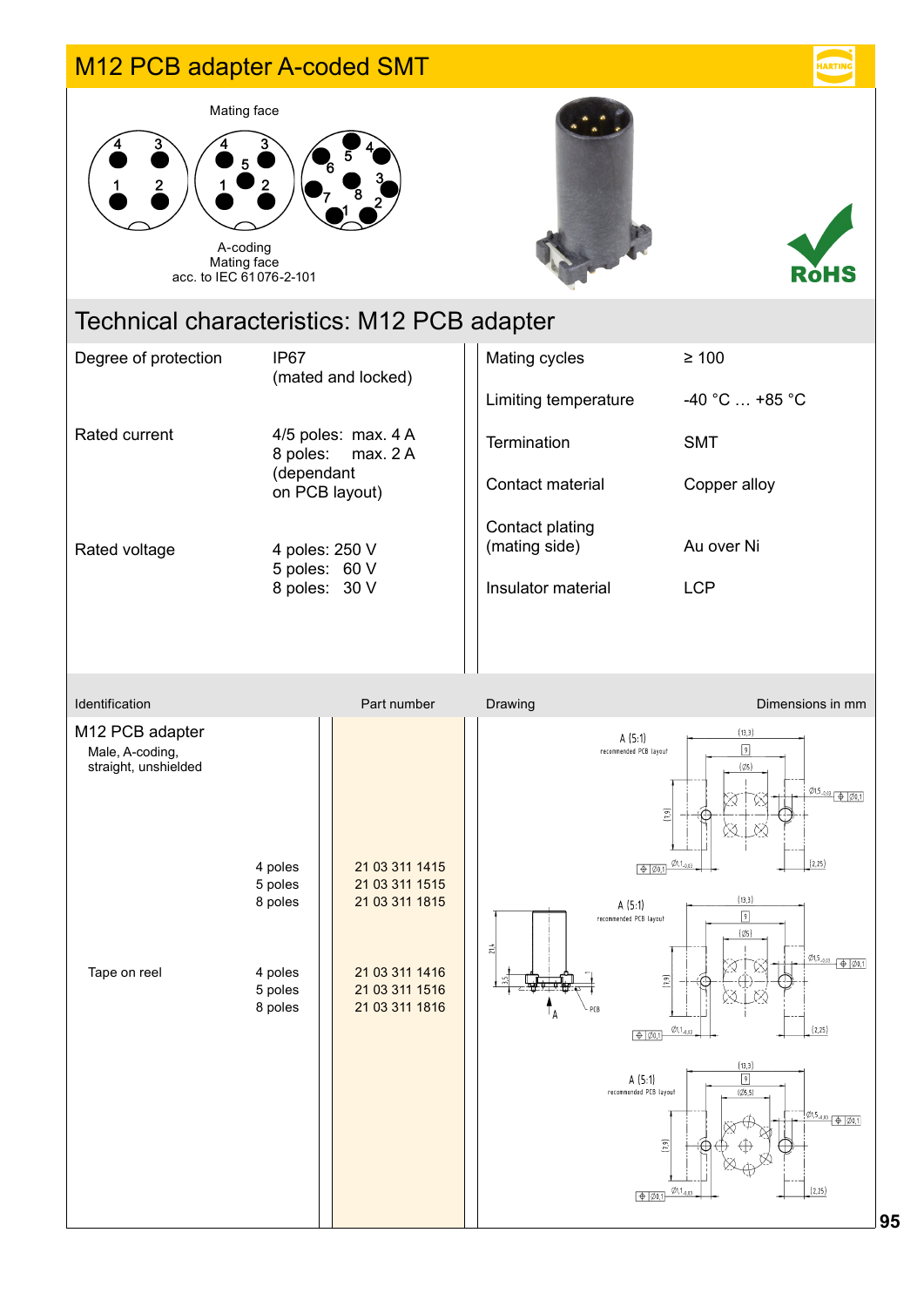# M12 PCB adapter A-coded SMT

Mating face



A-coding Mating face acc. to IEC 61076-2-101





HARTING

| Identification                                                           |                    | Part number                      | Dimensions in mm<br>Drawing                                                                                                                                                                                                                                                               |
|--------------------------------------------------------------------------|--------------------|----------------------------------|-------------------------------------------------------------------------------------------------------------------------------------------------------------------------------------------------------------------------------------------------------------------------------------------|
| M12 PCB adapter<br>Male, A-coding,<br>straight, shielded<br>Tape on reel | 8 poles<br>8 poles | 21 03 321 1802<br>21 03 321 1803 | (13,3)<br>$\boxed{9}$<br>A(5:1)<br>recommended PCB layout<br>(0, 5)<br>$\frac{1}{\sqrt{01.5}}$ <sub>-0,03</sub> $\frac{1}{\sqrt{00}}$ 0,1<br>214<br>$\begin{array}{c} \boxed{2} \end{array}$<br>n,<br>(2, 25)<br>$\varnothing$ 1, 1 <sub>-0,03</sub><br>$\phi$ $\phi$ <sub>0,1</sub><br>n |
| Female socket<br>for front mounting<br>M14x1 H9                          |                    | 21 41 000 0012                   | $\frac{1}{2}$<br>ě<br>黑                                                                                                                                                                                                                                                                   |
| Hexagonal nut<br>M14x1                                                   |                    | 21 41 000 0011                   | 회회<br><b>SW19</b>                                                                                                                                                                                                                                                                         |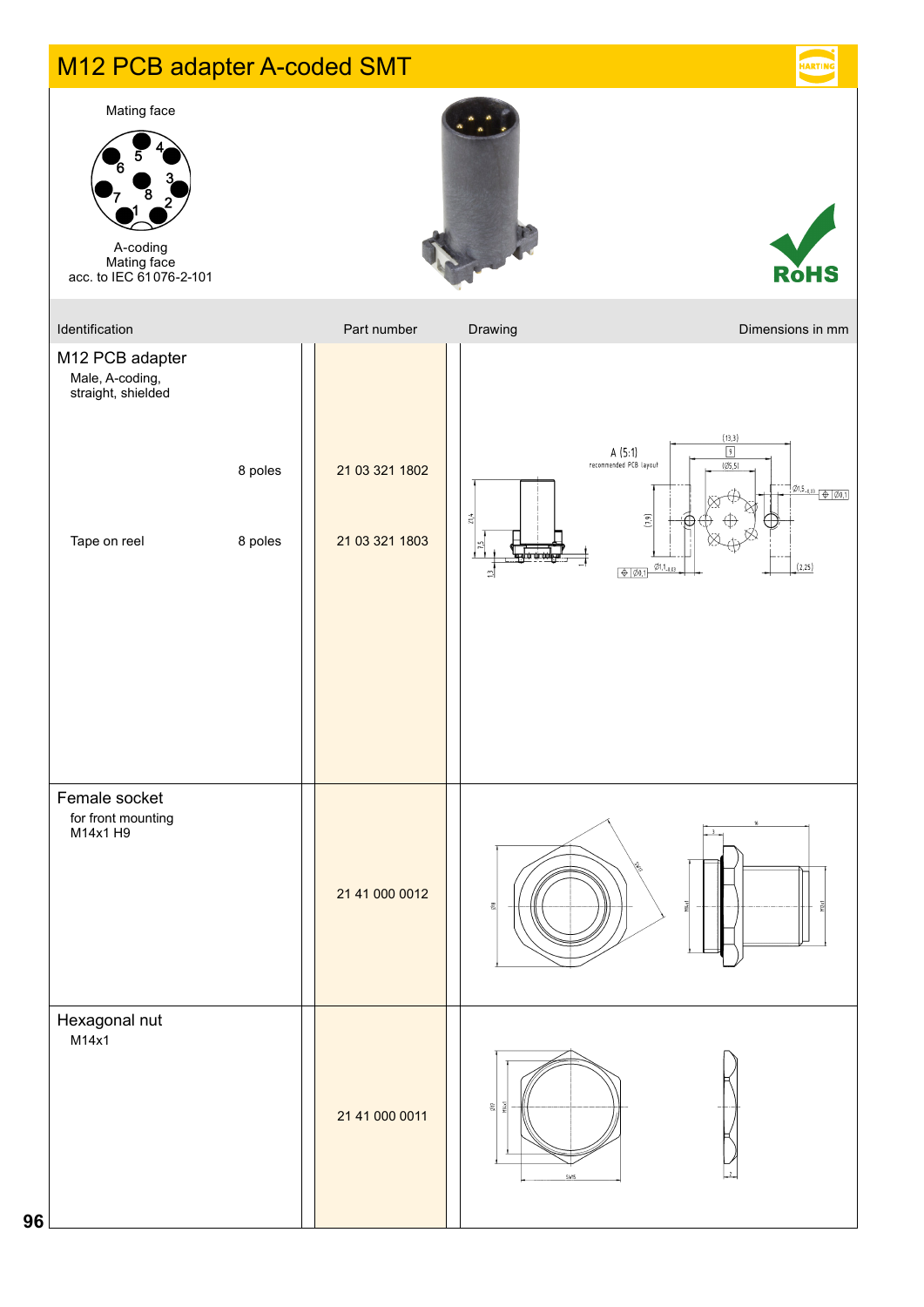### M12 PCB adapter A-coded SMT



A-coding Mating face acc. to IEC 61076-2-101

# Technical characteristics: M12 PCB adapter

| Degree of protection | IP <sub>67</sub><br>(mated and locked)                                   | Mating cycles                    | $\geq 100$      |
|----------------------|--------------------------------------------------------------------------|----------------------------------|-----------------|
|                      |                                                                          | Limiting temperature             | $-40 °C$ +85 °C |
| Rated current        | 4/5 poles: max. 4 A<br>8 poles: max. 2 A<br>(dependant<br>on PCB layout) | Termination                      | <b>SMT</b>      |
|                      |                                                                          | Contact material                 | Copper alloy    |
| Rated voltage        | 4 poles: 250 V<br>5 poles: 60 V<br>8 poles: 30 V                         | Contact plating<br>(mating side) | Au over Ni      |
|                      |                                                                          | Insulator material               | <b>LCP</b>      |
|                      |                                                                          |                                  |                 |



òHS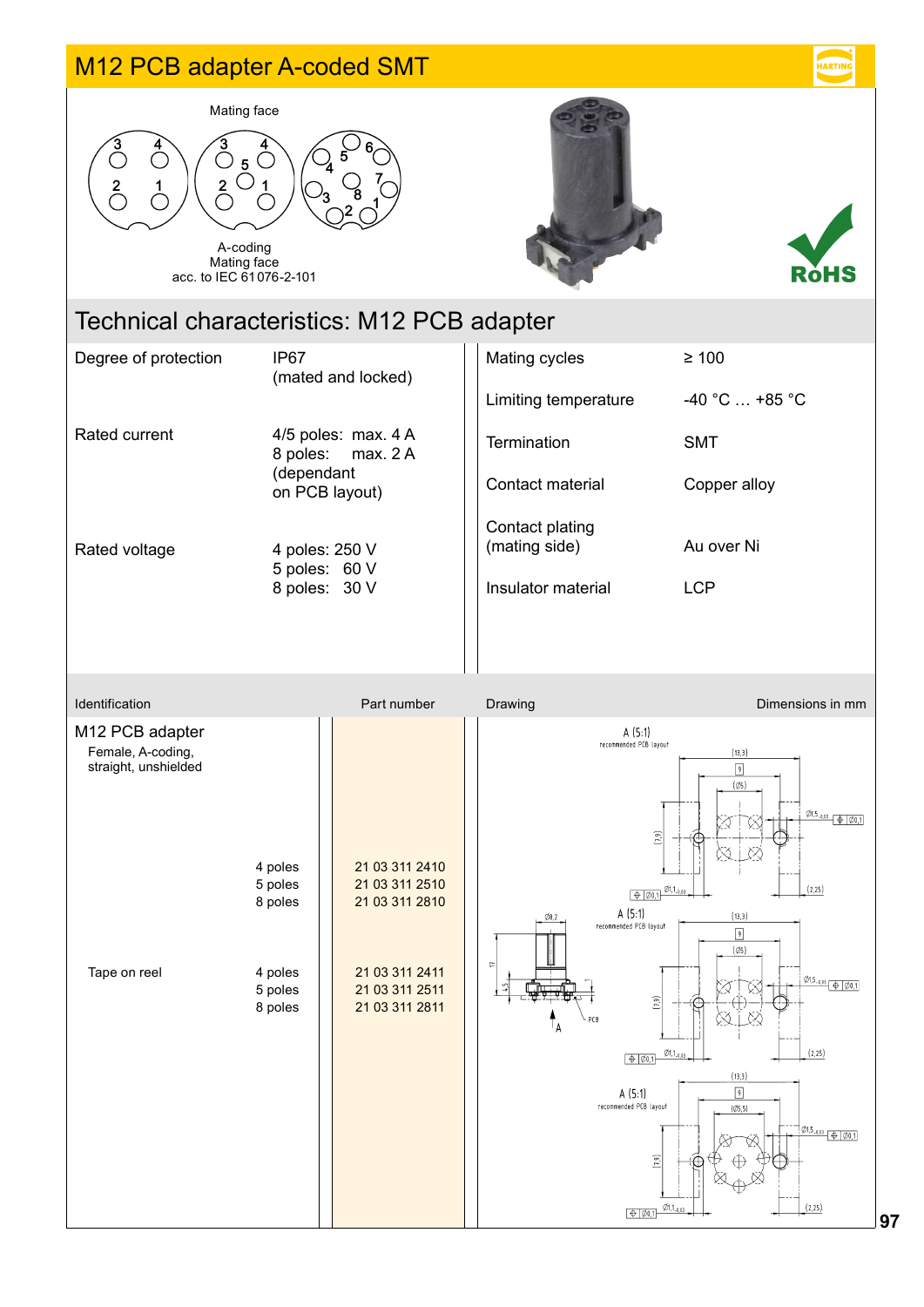### M12 PCB adapter A-coded SMT Mating face A-coding Mating face RòHS acc. to IEC 61076-2-101Identification **Part number** Drawing Dimensions in mm M12 PCB adapter Female, A-coding, straight, shielded  $(13, 3)$  $\boxed{9}$ A  $(5:1)$  $-105.5$  8 poles 21 03 321 2802 recommended PCB layout  $\frac{\phi_{1,5}}{\phi_{1,00}}$   $\frac{\phi_{1,00,1}}{\phi_{1,00,1}}$  $[1, 9]$ 21 03 321 2803 Tape on reel 8 poles  $\frac{Q_{1,1}}{Q_{2,1}}$  $(2, 25)$ pre Female socket for front mounting M14x1 H9 21 41 000 0010 M14x1 H13 21 41 000 0013 Hexagonal nut M14x1 21 41 000 0011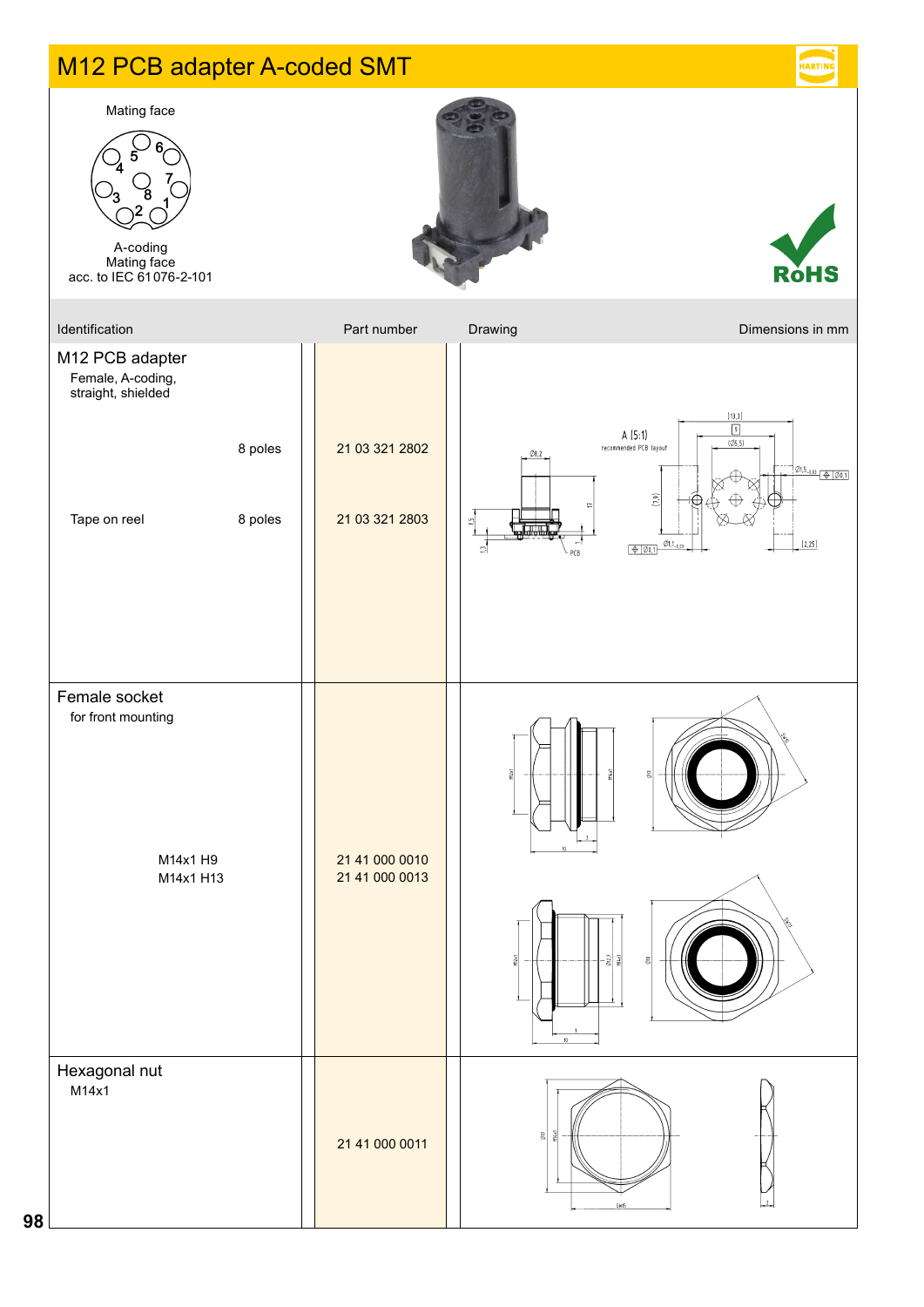#### M12 PCB adapter D-coded SMT